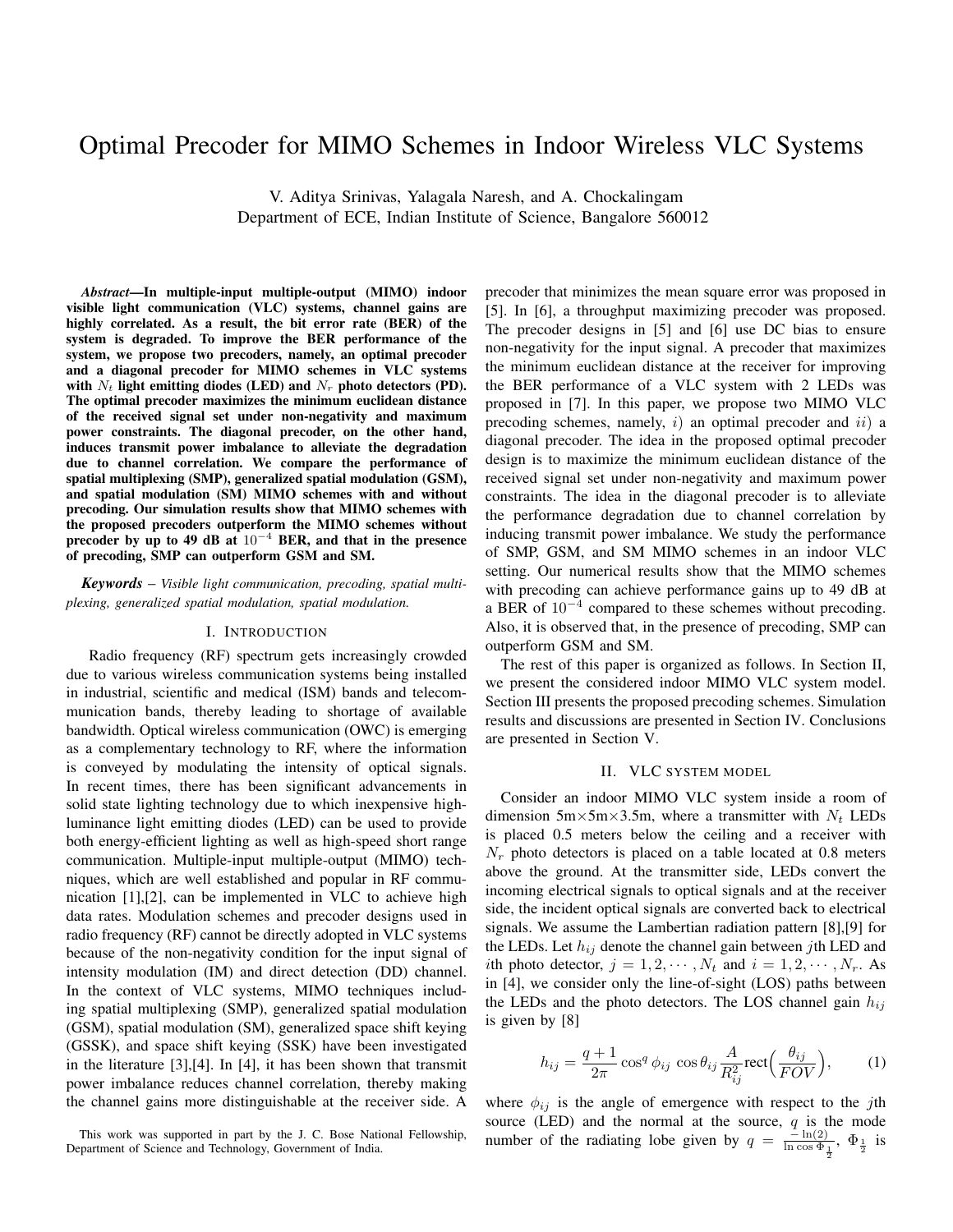

Fig. 1. Geometric set-up of the considered indoor VLC system. A dot represents a photo detector and a cross represents an LED.

the half-power semiangle of the LED [9],  $\theta_{ij}$  is the angle of incidence at the *i*th photo detector, *A* is the area of the detector,  $R_{ij}$  is the distance between the *j*th source and the *i*th detector, FOV is the field of view of the detector, and  $rect(z)$ is a rectangular function that takes value 1 when  $|z| \leq 1$ . The geometric set-up of the considered indoor VLC system is shown in Fig. 1. The LEDs are apart by a distance  $d_{tx}$  and the photo detectors are apart by a distance  $d_{rx}$  as shown in Fig. 2(a) and Fig. 2(b), respectively. Let  $x_i$  denote the light intensity emitted by the *i*th LED. Then, the  $N_r \times 1$  received signal vector at the receiver is given by

$$
y = rHx + n,\t(2)
$$

where  $r$  denotes the responsivity of the detector,  $H$  denotes the  $N_r \times N_t$  channel matrix with  $h_{ij}$  as  $(i, j)$ th entry,  $\mathbf{x} =$  $[x_1 x_2 \cdots x_{N_t}]^T$  denotes the  $N_t \times 1$  non-negative transmit signal vector, and **n** is the noise vector whose entries are modeled as independent and identically distributed (i.i.d.) Gaussian random variables with zero mean and variance  $\sigma^2$ . The average received signal-to-noise ratio (SNR) is given by  $\overline{\gamma} = \frac{r^2 P_r}{\sigma^2}$ , where  $P_r =$  $\frac{1}{N_r}\mathbb{E}[||\mathbf{Hx}||^2].$ 

#### III. PRECODING IN VLC SYSTEMS

In this section, we propose two precoders, namely, an optimal precoder and a diagonal precoder for MIMO VLC systems.

## *A. Transmitter*

The VLC system with precoding is shown in Fig. 3. In each channel use, the transmitter takes information bits and encodes (maps) them to a  $N_t \times 1$  modulation symbol vector  $\mathbf{s} \in \mathbb{S}_{N_t,M}^{N_a}$ , where  $\mathbb{S}_{N_t,M}^{N_a}$  denotes the signal set of the modulation scheme, *N<sup>a</sup>* and *M* are the parameters that depends on the modulation scheme. In this work, we consider SMP, GSM, and SM schemes. The achievable rates and signal sets for these MIMO modulation schemes are given below.

*1) SMP:* The achievable rate *η*smp in bits per channel use (bpcu) and signal set  $\mathbb{S}_{N_t,M}^{N_t}$  of the SMP scheme are given by

$$
\eta_{\rm smp} = N_t \lfloor \log_2 M \rfloor \text{ bpcu}
$$
 (3)

$$
\mathbb{S}_{N_t,M}^{N_t} = \{ \mathbf{s} : s_i \in \mathbb{M}_{s,M} \},\tag{4}
$$

where  $s_i$  denotes the *i*th entry of **s** and  $\mathbb{M}_{s,M}$  denotes the set of intensity levels given by  $\mathbb{M}_{s,M} = \{\frac{2m}{M} : m = 0, \cdots, M-1\}.$ 



Fig. 2. Placement of LEDs and photo detectors.



Fig. 3. Transmitter and receiver for indoor VLC system with precoding.

2) *GSM:* The achievable rate  $\eta_{\text{gsm}}$  and signal set  $\mathbb{S}_{N_t,M}^{N_a}$  of the GSM scheme are given by

$$
\eta_{\text{gsm}} = \lfloor \log_2\binom{N_t}{N_a} \rfloor + N_a \lfloor \log_2 M \rfloor \text{ bpcu}
$$
(5)  

$$
\mathbb{S}_{N_t,M}^{N_a} = \{ \mathbf{s} : s_i \in \mathbb{M}_{g,M} \cup 0, ||s||_0 = N_a, \mathcal{I}(\mathbf{s}) \in \mathbb{S}_g^{N_t, N_a} \},
$$
(6)

where  $1 \leq N_a < N_t$ ,  $\mathbb{M}_{q,M}$  denotes the set of intensity levels given by  $\mathbb{M}_{g,M} = \{\frac{2m}{M+1} : m = 1, \cdots, M\}, \mathcal{I}(\mathbf{s})$  is a function that gives the non-zero location vector (gives  $N_t \times 1$  vector that has entry 1 in *i*th coordinate when  $s_i \neq 0$  and zero when  $s_i = 0$ ), and  $\mathbb{S}_g^{N_t, N_a}$  is a collection of  $2^{\lfloor \log_2(N_a^t) \rfloor}$  such non-zero location vectors chosen from the set of  $\binom{N_t}{N_a}$  possible vectors.

*3) SM*: The achievable rate  $\eta_{\text{sm}}$  and signal set  $\mathbb{S}^1_{N_t,M}$  of the SM scheme can be obtained by setting  $N_a = 1$  in (5) and (6).

The modulation symbol vector **s** is pre-multiplied by a precoder matrix **W** to get the transmit vector  $x = Ws$  that drives the LEDs, i.e., *i*th LED emits the light intensity *x<sup>i</sup>* .

#### *B. Precoder design*

Using union bound, the BER can be upper bounded as

$$
P_b \leq \frac{1}{\mathcal{A}\eta} \sum_{i=1}^{\mathcal{A}} \sum_{j=1, i \neq j}^{\mathcal{A}} \delta(\mathbf{x}_i, \mathbf{x}_j) Q\left(\frac{r}{2\sigma} || \mathbf{H}(\mathbf{x}_i - \mathbf{x}_j) ||\right), \quad (7)
$$

where *A* is the size of the signal set  $\mathbb{S}_{N_t,M}^{N_a}$ ,  $\eta$  is the achieved rate of the system,  $\delta(\mathbf{x}_i, \mathbf{x}_j)$  is the Hamming distance between the bit mappings corresponding to the signal vectors  $x_i$  and  $x_j$ . At high SNRs, the BER is dominated by the minimum euclidean distance in the received signal set (i.e.,  ${H}$ **W** ${s_i}_{i=1}^A$ ), which is given by

$$
d_{min,\mathbf{H}}^{\mathbf{W}} \triangleq \min_{\forall i \neq j} \|\mathbf{H} \mathbf{W}(\mathbf{s}_i - \mathbf{s}_j)\|.
$$
 (8)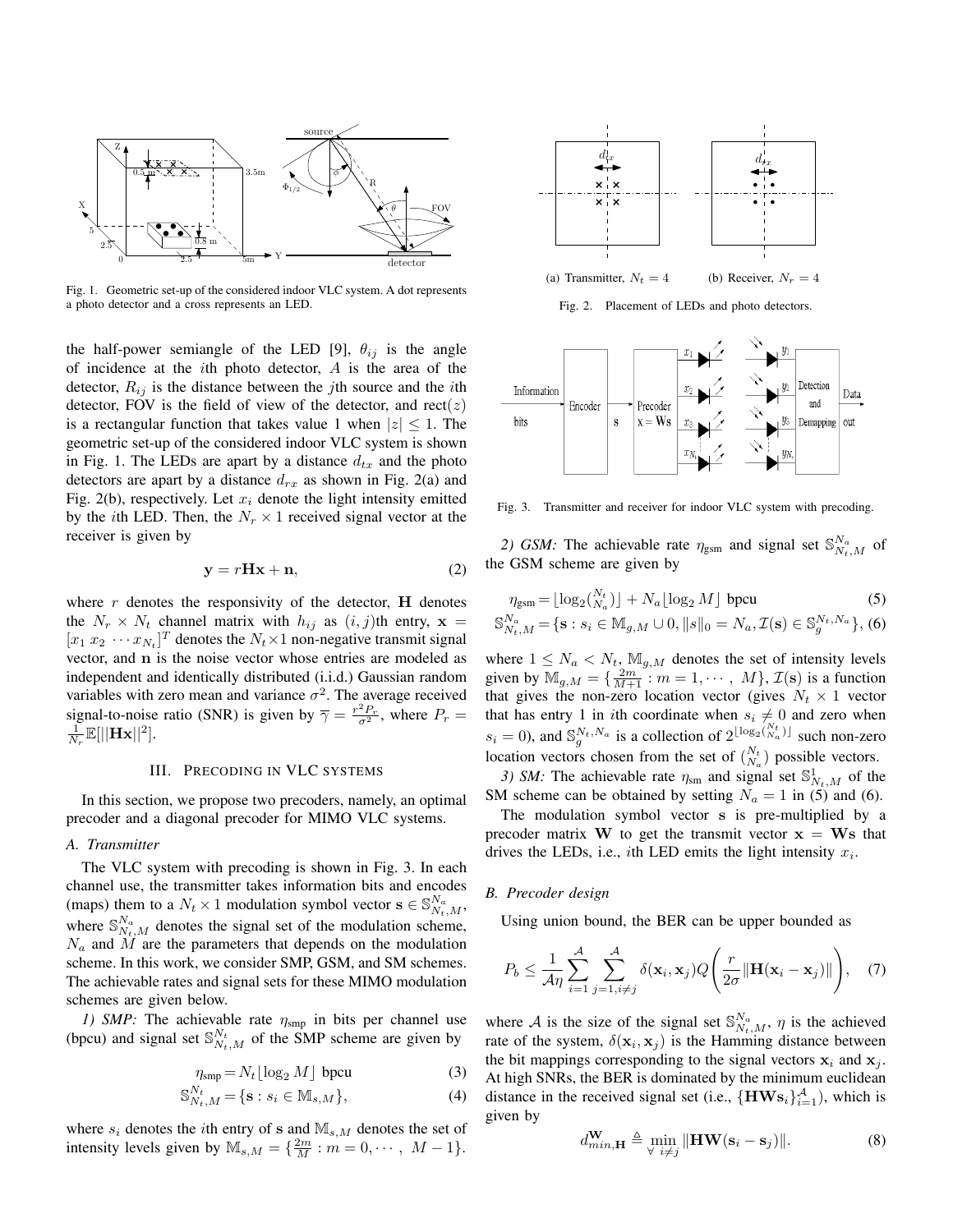Using (8), the BER in (7) can be further upper bounded as

$$
P_b \le \frac{1}{\mathcal{A}\eta} \sum_{i=1}^{\mathcal{A}} \sum_{j=1, i \neq j}^{\mathcal{A}} \delta(\mathbf{x}_i, \mathbf{x}_j) Q\left(\frac{r}{2\sigma} d_{min, \mathbf{H}}^{\mathbf{w}}\right).
$$
 (9)

*1) Optimal precoder:* Let **W***opt* be the optimal precoder matrix which maximizes the minimum euclidean distance at the receiver. The optimal precoder matrix **W***opt* can be obtained by solving the following optimization problem :

$$
\begin{array}{ll}\n\max \limits_{\mathbf{W}} & \min \limits_{\forall i \neq j} \|\mathbf{H} \mathbf{W}(\mathbf{s}_i - \mathbf{s}_j)\|^2 \\
\text{s.t} & \mathbf{0}_{N_t \times 1} \leq \mathbf{W} \mathbf{s}_i \leq p_{max} \mathbf{1}_{N_t \times 1} \ \forall i, \qquad (10) \\
w_{kl} \geq 0,\n\end{array}
$$

where *pmax* is the maximum output power below which the LED operates in the linear region,  $\mathbf{0}_{N_t \times 1}$  denotes the  $N_t \times 1$ all zero vector,  $\mathbf{1}_{N_t \times 1}$  denotes the  $N_t \times 1$  all one vector, and  $w_{kl}$  is the  $(k, l)$ th element of **W**. The first constraint in (10) is to make sure that the LEDs operate in the linear region and the second constraint is because of non-negativity condition for the IM and DD channel. The optimization problem (10) can be written as [10]:

$$
\begin{array}{ll}\n\max \mathbf{w}, & t \\
\mathbf{w}, & t \leq \|\mathbf{H} \mathbf{W}(\mathbf{s}_i - \mathbf{s}_j)\|^2 \quad \forall \ i \neq j, \\
\mathbf{0}_{N_t \times 1} \leq \mathbf{W} \mathbf{s}_i \leq p_{max} \ \mathbf{1}_{N_t \times 1} \quad \forall \ i, \\
w_{kl} \geq 0 \quad \forall \ k, l.\n\end{array} \tag{11}
$$

By vectorizing the first constraint in (11), we get

$$
\begin{array}{ll}\n\mathbf{max} & t \\
\mathbf{w}, t & \\
\text{s.t} & t \leq vec(\mathbf{W}^T)^T \mathbf{K} \, vec(\mathbf{W}^T) \quad \forall \ i \neq j, \\
& \mathbf{0}_{N_t \times 1} \leq \mathbf{W} \mathbf{s}_i \leq p_{max} \mathbf{1}_{N_t \times 1} \quad \forall \ i, \\
& w_{kl} \geq 0 \quad \forall \ k, l,\n\end{array} \tag{12}
$$

where  $\mathbf{K} = (\mathbf{H} \otimes (\mathbf{s}_i - \mathbf{s}_j)^T)^T (\mathbf{H} \otimes (\mathbf{s}_i - \mathbf{s}_j)^T)$ ,  $(.)^T$  denotes the transpose operation, and *⊗* represents the kronecker product. The above optimization problem is a quadratic optimization problem with quadratic constraints which is solvable using CVX toolbox [11].

*2) Diagonal Precoder:* In [4], it has been shown that creating transmit power imbalance, which is equivalent to multiplying the signal vector by a diagonal matrix, can improve the BER performance. Also, in [7], it is shown that the optimal precoder turns out to be diagonal for certain LED and PD geometries. Motivated by the above two observations, we propose a diagonal precoder. Let  $W_D$  be the diagonal precoder (i.e., precoder with zeros as off-diagonal entries) which maximizes the minimum euclidean distance between the received points. Diagonal precoder can also be considered as a linear transformation that induces power imbalance at the transmitter. The diagonal precoder can be obtained by solving the optimization problem in (12) with an additional constraint  $w_{kl} = 0$  when  $k \neq l$ .

|             | Length $(X)$            | 5m               |
|-------------|-------------------------|------------------|
| Room        | Width $(Y)$             | 5m               |
|             | Height $(Z)$            | 3.5m             |
| Transmitter | No. of LEDs $(N_t)$     |                  |
|             | Height from the floor   | 3m               |
|             | $\overline{\Phi}_{1/2}$ | $60^{\circ}$     |
|             | Mode number, q          |                  |
|             | $d_{tx}$                | $0.2$ to $5m$    |
|             | $p_{max}$               | 5 W              |
| Receiver    | No. of PDs $(N_r)$      | 4                |
|             | Height from the floor   | 0.8 <sub>m</sub> |
|             | Elevation               | $90^{\circ}$     |
|             | Azimuth                 | 0 <sup>o</sup>   |
|             | Responsivity, r         | 0.4 Ampere/Watt  |
|             | <b>FOV</b>              | $85^\circ$       |
|             | $d_{rx}$                | 0.1 <sub>m</sub> |

TABLE I SYSTEM PARAMETERS IN THE CONSIDERED INDOOR VLC SYSTEM.

## *C. Demodulation*

The maximum likelihood (ML) estimate of the transmit vector s is given by

$$
\hat{\mathbf{s}} = \underset{\mathbf{s} \in \mathbb{S}_{N_t,M}^{N_a}}{\operatorname{argmin}} \|\mathbf{y} - r\mathbf{H}\tilde{\mathbf{W}}\mathbf{s}\|^2,\tag{13}
$$

where  $\tilde{W}$  denotes the optimal/diagonal precoder matrix. The detected vector  $\hat{s}$  is demapped to get the corresponding information bits. Equation (13) can be viewed as a decision rule for the equivalent system, where the channel matrix is **HW** and the LEDs transmit the vector **s**.

#### IV. RESULTS AND DISCUSSIONS

In this section, we present the BER performance of SMP, GSM, and SM schemes with precoding. The VLC system parameters considered in the simulations are listed in Table I.

In Fig. 4, we present the BER performance of SMP with precoding. The considered system parameters are  $N_a = 4$ ,  $M =$ 2,  $d_{tx} = 0.6$ m, and 4 bpcu. The channel matrix **H** for  $d_{tx} =$ 0*.*6m is given by

$$
\mathbf{H} = 10^{-5} \begin{bmatrix} 0.6250 & 0.6101 & 0.5958 & 0.6101 \\ 0.6101 & 0.6250 & 0.6101 & 0.5958 \\ 0.5958 & 0.6101 & 0.6250 & 0.6101 \\ 0.6101 & 0.5958 & 0.6101 & 0.6250 \end{bmatrix} .
$$
 (14)

From Fig. 4, it can be seen that BER performance of SMP without precoder is quite poor. This is because of the lower  $d_{min, \mathbf{H}}$  value that results from the high correlation between the channel gains in **H**. It is also seen that the precoding improves the performance. For example, to achieve 10*−*<sup>5</sup> BER, SMP with diagonal precoder requires about 47 dB less SNR compared to SMP without precoder. The reason for this can be explained as follows. The diagonal precoder **W***<sup>D</sup>* obtained by solving (12) for SMP scheme is given by  $W_D$  = diag{0*.*2154*,* 0*.*4290*,* 0*.*3568*,* 0*.*5*}* and the resultant channel matrix  $\mathbf{H}\mathbf{W}_D$  is given by

$$
\mathbf{HW}_D = 10^{-5} \begin{bmatrix} 0.1346 & 0.2617 & 0.2126 & 0.3051 \\ 0.1314 & 0.2681 & 0.2177 & 0.2979 \\ 0.1283 & 0.2617 & 0.2230 & 0.3051 \\ 0.1314 & 0.2556 & 0.2177 & 0.3125 \end{bmatrix}.
$$
 (15)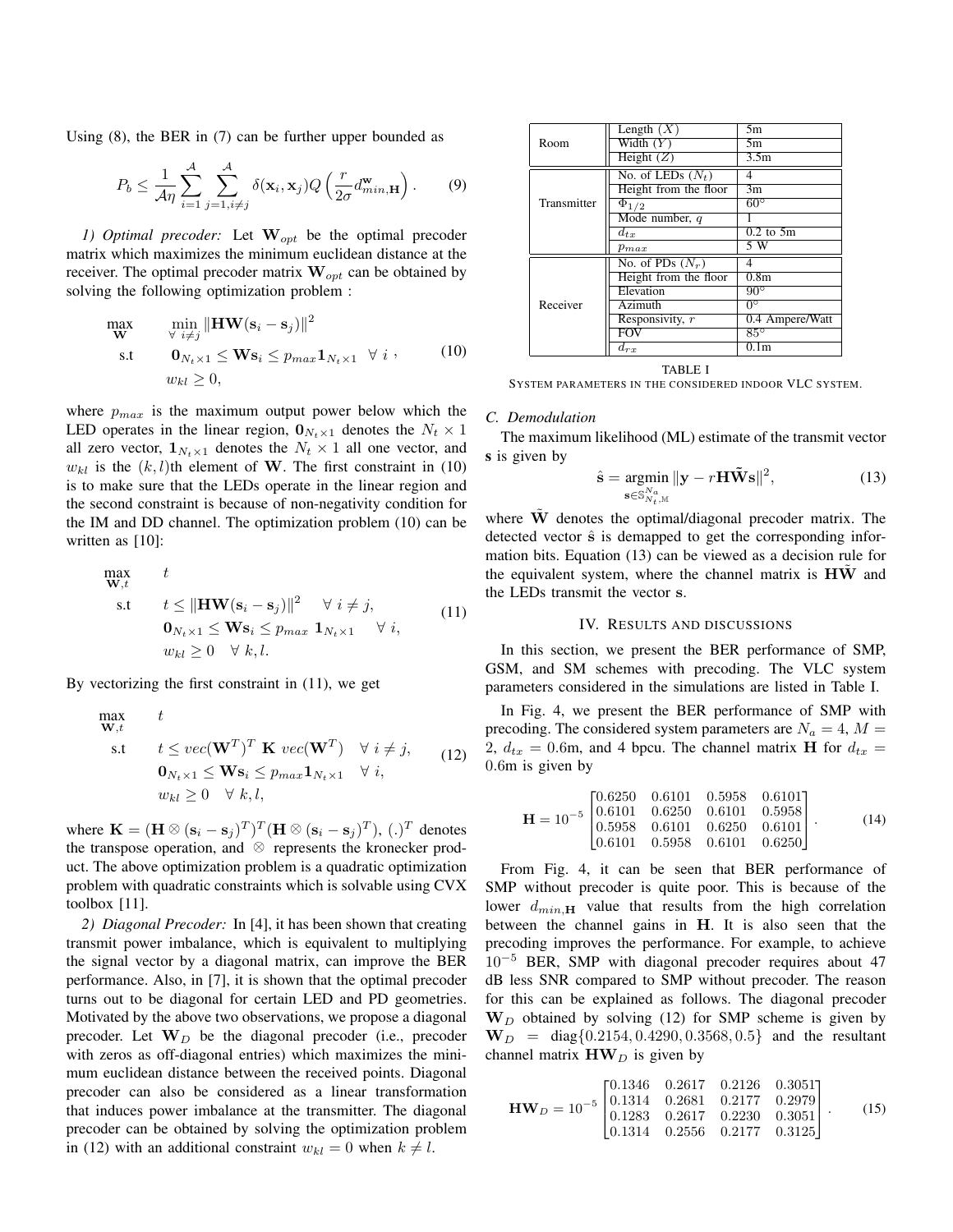

Fig. 4. BER performance of diagonal and optimal precoders in VLC system using SMP with  $N_a = 4$ ,  $M = 2$ ,  $d_{tx} = 0.6$ m, and 4 bpcu.



Fig. 5. BER performance of diagonal and optimal precoders in VLC system using GSM with  $N_a = 2$ ,  $M = 2$ ,  $d_{tx} = 0.6$ m, and 4 bpcu.

It can be seen that with the diagonal precoder, the channel gains are more distinguishable at the receiver. The SMP with diagonal precoder has larger *dmin,***<sup>H</sup>** compared to that of SMP without precoder. This also illustrates the BER performance advantage possible with systems that employ transmit power imbalance when the channel is highly correlated. Further, it is seen that the SMP with optimal precoder achieves better BER performance compared to SMP with diagonal precoder. For example, to achieve 10*−*<sup>5</sup> BER, SMP with optimal precoder requires about 2.4 dB less SNR compared to SMP with diagonal precoder. It is also seen that the upper bound is tight for moderate to high SNRs. Similarly, in Figs. 5 and 6, we present the BER performance of precoding in GSM and SM, respectively. The system parameters considered are as follows. GSM:  $N_a = 2$ ,  $M = 2$ ,  $d_{tx} = 0.6$ m, and 4 bpcu. SM:  $M = 4$ ,  $d_{tx} = 0.6$ m, and 4 bpcu. Similar observations as in Fig. 4 can be made in Figs. 5 and 6.

We now examine the SNR gains analytically as follows. Let SNR*opt* and SNR*<sup>D</sup>* denote the SNRs required by the optimal and diagonal precoders, respectively, to achieve the same BER.



Fig. 6. BER performance of diagonal and optimal precoders in VLC system using SM with  $N_a = 1$ ,  $M = 2$ ,  $d_{tx} = 0.6$ m, and 4 bpcu.

| Modulation | SNR gain with diagonal | SNR gain with optimal |
|------------|------------------------|-----------------------|
| Scheme     | precoder               | precoder              |
| SMP        | $47 \text{ dB}$        | $49.4$ dB             |
| GSM        | 39.5 dB                | $45.6 \text{ dB}$     |
| <b>SM</b>  | 12 dB                  | $17.3 \text{ dB}$     |

TABLE II

SNR GAIN FOR MIMO SCHEMES WITH DIAGONAL AND OPTIMAL PRECODERS FOR  $d_{tx} = 0.6$  METERS.

Similarly, let  $d_{min, \mathbf{H}}^{opt}$  and  $d_{min, \mathbf{H}}^{D}$  denote the minimum euclidean distance in the received signal set for the optimal and diagonal precoders, respectively. Since the BER at high SNRs mostly depends on  $d_{min, H}$ , we get the SNR gap in dB as

$$
\text{SNR}_{D,\text{dB}} - \text{SNR}_{opt,\text{dB}} = 20 \log(\tilde{d}_{min1,\mathbf{H}}^{opt}/\tilde{d}_{min1,\mathbf{H}}^{D}),\tag{16}
$$

where  $\tilde{d}_{min,\mathbf{H}}^{opt} = \frac{d_{min,\mathbf{H}}^{opt}}{\sqrt{P_r^{opt}}}$  and  $\tilde{d}_{min,\mathbf{H}}^{D} = \frac{d_{min,\mathbf{H}}^{D}}{\sqrt{P_r^{D}}}$  are the normalized minimum euclidean distances in the received signal set for the optimal and diagonal precoders, respectively,  $P_r^{opt} = \frac{1}{N_r} \mathbb{E}[||\mathbf{H} \mathbf{W}_{opt} \mathbf{s}||^2],$  and  $P_r^D = \frac{1}{N_r} \mathbb{E}[||\mathbf{H} \mathbf{W}_D \mathbf{s}||^2].$ The normalized minimum euclidean distances for SMP are  $\tilde{d}_{min,\mathbf{H}}^{opt}$  = 0.0516 and  $\tilde{d}_{min,\mathbf{H}}^{D}$  = 0.0295. Substituting these values of  $\tilde{d}_{min,\mathbf{H}}^{opt}$  and  $\tilde{d}_{min,\mathbf{H}}^{D}$  in (16), we get the SNR gap equal to 2.4 dB, which is approximately equal to the one obtained through simulations (i.e., from Fig. 4). The normalized minimum euclidean distances for GSM are  $\tilde{d}_{min,H}^{opt} = 0.0113$ and  $\tilde{d}_{min,\mathbf{H}}^D = 0.0027$ . The normalized minimum euclidean distances for SM are  $\tilde{d}_{min,H}^{opt} = 0.0127$  and  $\tilde{d}_{min,H}^{D} = 0.0048$ . In Table II, we present the SNR gains for diagonal and optimal precoders compared to the without precoder for  $d_{tx} = 0.6$ m.

Figure 7 shows the BER performance comparison between SMP, GSM, and SM schemes with optimal precoder, diagonal precoder, and no precoder. All the schemes use  $d_{tx} = 3$ m and 4 bpcu. The schemes considered are: *i*) SMP:  $M = 2$ , *ii*) GSM:  $N_a = 2, M = 2$ , and *iii*) SM:  $M = 4$ . It can be seen that SMP with optimal precoder outperforms both GSM and SM with optimal precoder. For example, at a BER of 10*−*<sup>4</sup> , SMP with optimal precoder gives an SNR advantage of 4 dB over SM and GSM with optimal precoder. This is because of